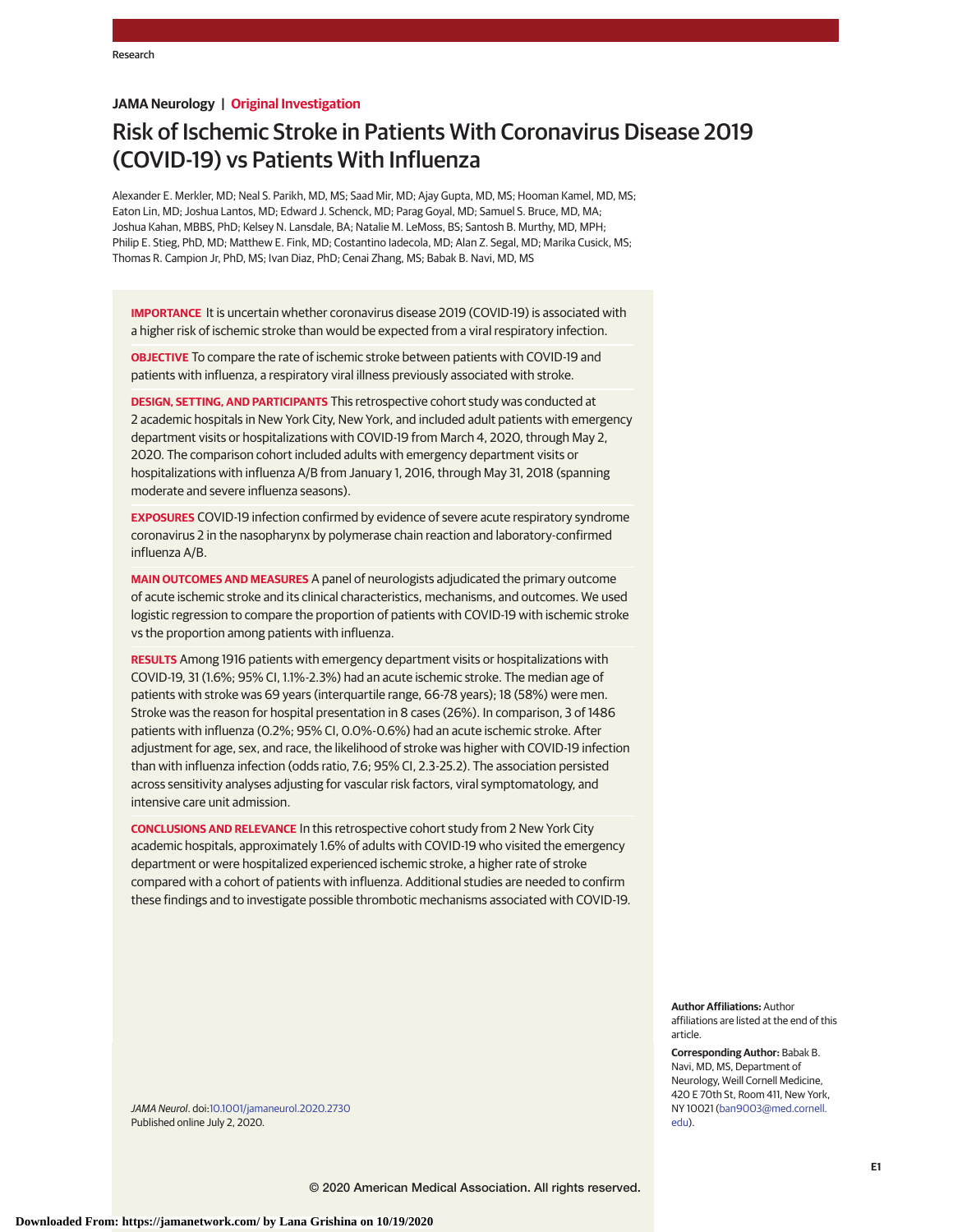oronavirus disease 2019 (COVID-19) has affected more<br>than 8 million people and caused 440 000 deaths<br>worldwide.<sup>1</sup> Although COVID-19 is primarily a respira-<br>tory illness, reports suggest that it may lead to a hyperceasu. than 8 million people and caused 440 000 deaths tory illness, reports suggest that it may lead to a hypercoagulable state and thrombotic complications.<sup>2-4</sup> Recent publications from China, France, and New York raise the possibility that COVID-19 might increase the risk of ischemic stroke.<sup>5-8</sup> However, these studies lacked appropriate control groups. To evaluate whether COVID-19 is associated with a higher rate of ischemic stroke than would generally be expected from a viral respiratory infection, we compared the likelihood of acute ischemic stroke in patients with COVID-19 vs patients with influenza, a known stroke risk factor.9

#### Methods

#### **Design**

We conducted a retrospective cohort study at 2 hospitals in New York City, one of which is an academic quaternary care center and the other an academic community hospital. One part of the study population comprised patients 18 years or older who had confirmation of severe acute respiratory syndrome coronavirus 2 (SARS-CoV-2) in the nasopharynx by polymerase chain reaction and had an emergency department (ED) visit or hospitalization from March 4, 2020, through May 2, 2020. In parallel, we identified adult patients with an ED visit or hospitalization with laboratory-confirmed influenza A or B at our quaternary care hospital between January 1, 2016, and May 31, 2018, dates during which we had available data from the Cornell Acute Stroke Academic Registry (CAESAR), which we used to ascertain ischemic strokes in the influenza cohort. Influenza is a common viral respiratory illness that has been established as a risk factor for ischemic stroke, <sup>9,10</sup> so the comparison between COVID-19 and influenza allowed us to assess whether COVID-19 is associated with a heightened risk of ischemic stroke beyond that expected from a viral respiratory illness. Calendar years 2016 to 2018 encompassed severe (2017-2018) and moderate (2015-2016; 2016-2017) influenza seasons.<sup>11</sup> Patients with COVID-19 and influenza were identified using automated systems for electronic capture of clinical data established by the Weill Cornell Medicine Architecture for Research Computing in Health program.<sup>12</sup> The Weill Cornell Medicine institutional review board approved this study and waived the requirement for informed consent because the study was minimal risk and could not be practically conducted without a waiver.

#### **Measurements**

We used manual abstraction and automated electronic data capture to collect information on demographics, vascular risk factors, presenting symptoms (ie, cough, fever, and dyspnea/hypoxia among other symptoms of a viral syndrome), severity of illness (ie, whether patients were admitted to an intensive care unit, received mechanical ventilation, or had prone positioning), laboratory values, imaging studies, medications administered, in-hospital mortality, and discharge disposition for patients with COVID-19 and

#### **Key Points**

**Question** How does the risk of acute ischemic stroke compare between patients with coronavirus disease 2019 (COVID-19) and patients with influenza, a respiratory virus previously associated with stroke?

**Findings** In this cohort study, 1916 patients with emergency department visits or hospitalizations with COVID-19 had an elevated risk of ischemic stroke compared with 1486 patients with emergency department visits or hospitalizations with influenza.

**Meaning** Patients with COVID-19 appear to have a heightened risk of acute ischemic stroke compared with patients with influenza.

influenza. The primary outcome was acute ischemic stroke. In the COVID-19 cohort, we screened for ischemic stroke by identifying all patients who underwent brain computed tomography (CT) or brain magnetic resonance imaging (MRI) or had an *International Classification of Diseases, 10th Revision, Clinical Modification* (*ICD-10-CM*) diagnosis for cerebrovascular disease (I60-I69) during their ED visit or hospitalization. Patients identified as having a possible ischemic stroke then had their medical records independently reviewed by 2 board-certified attending neurologists (vascular neurology or neurocritical care) to adjudicate a final diagnosis of acute ischemic stroke. Disagreements were resolved by the independent review of a third neurologist. Diagnoses of acute ischemic stroke required confirmation by CT or MRI.<sup>13</sup> Among the confirmed cases of ischemic stroke, the etiological mechanism was independently adjudicated by 2 study neurologists (with a third resolving disagreements) according to the Trial of Org 10172 Acute Stroke Treatment criteria and the Embolic Stroke of Undetermined Source classification.<sup>14,15</sup> In the influenza cohort, ischemic stroke was ascertained by merging in data from CAESAR. The methods for stroke adjudication and etiological subtype classification in CAESAR have been previously published<sup>16</sup> and are the same as the methods described previously for the COVID-19 cohort; ascertainment of ischemic stroke was on the basis of clinical and imaging data for both cohorts. Study neurologists also tabulated data on the National Institutes of Health stroke scale at the time of stroke diagnosis. This scale ranges from 0 to 42 and higher scores indicate more severe strokes.

## Analysis

We used descriptive statistics with exact confidence intervals to characterize the study population and to calculate proportions of patients with acute ischemic stroke. Comparisons were made using the  $\chi^2$  test or Wilcoxon rank sum test for unadjusted comparisons. For the primary analysis comparing the risk of ischemic stroke between the COVID-19 and influenza cohorts, logistic regression models were adjusted for age, sex, and race. Race was abstracted from the hospital's electronic medical records.

We performed several sensitivity analyses. First, we restricted the COVID-19 and influenza cohorts to patients who were admitted to the hospital. Second, because we lacked data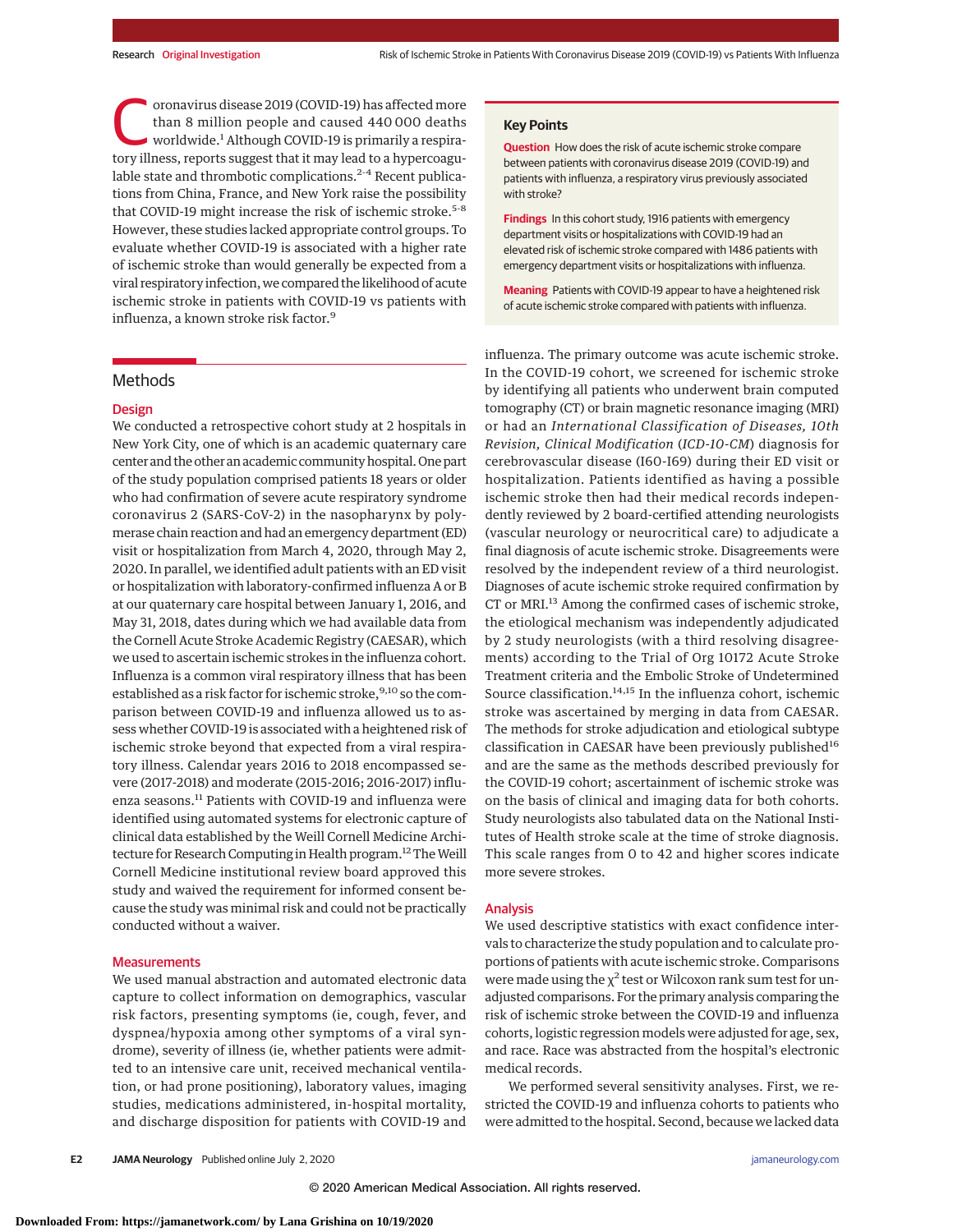regarding patients with influenza at our academic community hospital, we evaluated the risk of ischemic stroke in patients with COVID-19 and influenza at only our academic quaternary care center. Third, we further adjusted our primary multivariable logistic regression model for the total number of vascular risk factors present, which included hypertension, hyperlipidemia, diabetes, coronary artery disease, atrial fibrillation, chronic obstructive pulmonary disease, chronic kidney disease, and morbid obesity (defined as a body mass index [calculated as weight in kilograms divided by height in meters squared] of ≥35). Fourth, in addition to demographics and the number of vascular risk factors present, we further adjusted the logistic regression model for intensive care unit (ICU) admission.

In addition, our institution's policy regarding testing for COVID-19 changed during the study period. Initially, our institution only tested for COVID-19 in patients with symptoms of a viral respiratory syndrome, such as fever, cough, and dyspnea. Based on the availability of testing materials, guidance from governmental health organizations, and the recognition of a broader spectrum of clinical presentations, our institution began testing all patients who presented to the ED or hospital regardless of symptoms on April 4, 2020. We explored the effect of these testing practices in 3 complementary sensitivity analyses. First, we limited the COVID-19 and influenza cohorts to patients who had presenting symptoms of a viral respiratory illness; this analysis thus focused on patients with symptomatic infection with COVID-19 and influenza. Second, we limited the COVID-19 and influenza cohorts to patients who had presenting symptoms of a viral respiratory illness and were hospitalized. Third, we limited the cohort of patients with COVID-19 to those who had an ED visit or hospitalization after April 4, 2020, at which time all patients with an ED visit or hospitalization were tested for COVID-19 infection regardless of their presenting complaints. This analysis reflects the risk of ischemic stroke among all patients testing positive for COVID-19 in the hospital or ED setting, irrespective of symptoms.

We defined statistical significance by an α error of .05. Statistical analyses were performed using Stata (version 15.1; StataCorp).

## **Results**

## COVID-19 Cohort

From March 4, 2020, through May 2, 2020, there were 1916 patients with ED visits or hospitalizations with COVID-19 at our 2 hospitals. This includes 1497 patients with COVID-19 identified at our academic quaternary care center and 419 patients with COVID-19 identified at our academic community hospital. The median age was 64 years (interquartile range [IQR], 51-76 years), 1111 (57%) were men, and vascular comorbidities were common (Table 1). The top presenting complaints were dyspnea/hypoxia (1358 [71%]), cough the IMD 7.3 OLF issue (July 20) (1297 [68%]), and fever (1275 [67%]). There were 330 patients with severe COVID-19 infection (17%) who required mechanical ventilation.

Table 1. Characteristics of Patients With COVID-19 Infection, Stratified by the Diagnosis of Acute Ischemic Stroke

|                                              | No. (%)                                |                                             |  |  |
|----------------------------------------------|----------------------------------------|---------------------------------------------|--|--|
| Characteristic <sup>a</sup>                  | Acute<br>ischemic stroke<br>$(n = 31)$ | No acute<br>ischemic stroke<br>$(n = 1885)$ |  |  |
| Demographic                                  |                                        |                                             |  |  |
| Age, median (IQR), y                         | 69 (66-78)                             | 64 (50-76)                                  |  |  |
| Men                                          | 18 (58)                                | 1083 (57)                                   |  |  |
| Raceb                                        |                                        |                                             |  |  |
| White                                        | 9(29)                                  | 537 (28)                                    |  |  |
| <b>Black</b>                                 | 3(10)                                  | 243 (13)                                    |  |  |
| Asian                                        | 8(26)                                  | 248 (13)                                    |  |  |
| Other/unknown                                | 11 (36)                                | 857 (46)                                    |  |  |
| Hispanic ethnicity                           | 1(3)                                   | 368 (20)                                    |  |  |
| Vascular risk factors                        |                                        |                                             |  |  |
| Body mass index <sup>c</sup>                 | 28 (23-34)                             | 28 (24-32)                                  |  |  |
| Hypertension                                 | 30 (97)                                | 1158 (61)                                   |  |  |
| <b>Diabetes</b>                              | 23(74)                                 | 806 (43)                                    |  |  |
| Hyperlipidemia                               | 17(55)                                 | 576 (31)                                    |  |  |
| Atrial fibrillation                          | 17 (55)                                | 293 (16)                                    |  |  |
| Chronic kidney disease                       | 8(26)                                  | 300(16)                                     |  |  |
| Coronary artery disease                      | 16(52)                                 | 479 (25)                                    |  |  |
| COPD                                         | 4 (13)                                 | 181 (10)                                    |  |  |
| Clinical characteristics                     |                                        |                                             |  |  |
| <b>ICU</b> admission                         | 19 (61)                                | 455 (24)                                    |  |  |
| <b>Mechanical ventilation</b>                | 11 (35)                                | 319(17)                                     |  |  |
| Prone positioning                            | 9 (29)                                 | 237 (13)                                    |  |  |
| Laboratory data,<br>median (IQR)             |                                        |                                             |  |  |
| Initial D-dimer, µg/mL                       | 1.930 (0.559-5.285)                    | $0.682(0.340-1.986)$                        |  |  |
| Initial ESR, mm/h                            | 89 (60-106)                            | 71 (45-99)                                  |  |  |
| Initial WBC count, /µL                       | 10300<br>$(6900 - 12900)$              | 6900 (5000-9700)                            |  |  |
| Initial platelet count,<br>$\times 10^3$ /µL | 210 (178-269)                          | 208 (160-275)                               |  |  |
| Initial troponin I, ng/mL                    | $0.03(0.03-0.09)$                      | $0.03(0.03-0.06)$                           |  |  |

Abbreviations: COPD, chronic obstructive pulmonary disease; COVID-19, coronavirus disease 2019; ESR, erythrocyte sedimentation rate; ICU, intensive care unit; IQR, interquartile range; WBC, white blood cell.

SI conversion factors: To convert D-dimer to nmol/L, multiply by 5.476; platelet count to ×10<sup>9</sup>/L, multiply by 1; troponin I to μg/L, multiply by 1; WBC to ×10<sup>9</sup>/L, multiply by 0.001.

<sup>a</sup> Data are reported as number (%) for categorical variables and median (IQR) for continuous variables.

<sup>b</sup> Percentages were rounded up and therefore many not add to 100%.

<sup>c</sup> Calculated as weight in kilograms divided by height in meters squared.

Of the 1916 patients with COVID-19, 31 patients (1.6%; 95% CI, 1.1%-2.3%) had an acute ischemic stroke. Among the 1683 hospitalized patients with COVID-19, 31 (1.8%; 95% CI, 1.3%- 2.6%) had an acute ischemic stroke; no patients with ED treatand-release visits had an acute ischemic stroke. Among 1752 patients with COVID-19 who presented to the ED or hospital with symptoms of a viral respiratory illness, 27 (1.5%; 95% CI, 1.0%-2.2%) had an acute ischemic stroke, whereas among 998 patients testing positive during a period of universal screening irrespective of symptoms, 19 (1.9%; 95% CI, 1.2%-3.0%) had an acute ischemic stroke. The median duration from COVID-19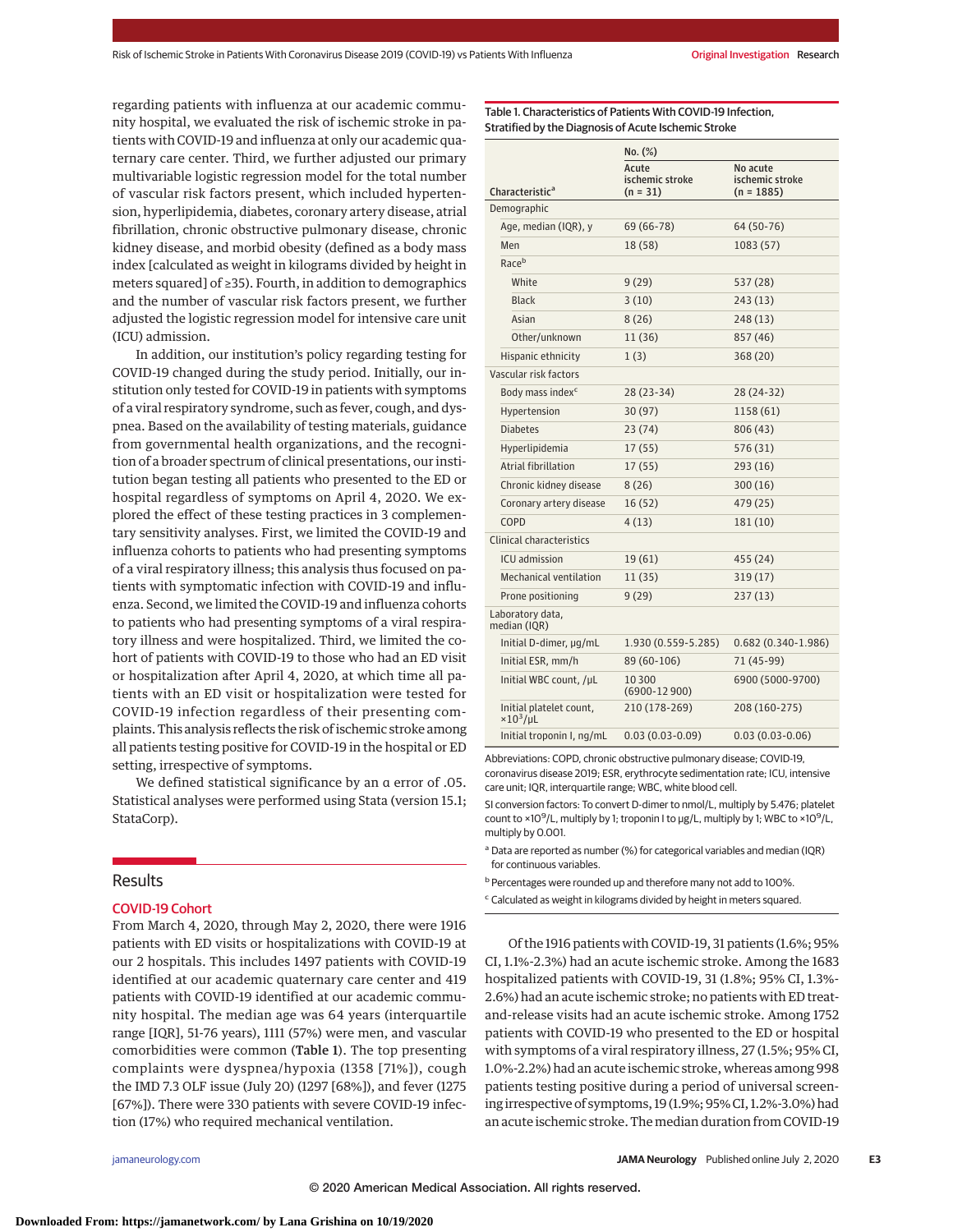Figure. Timeline in Days From Coronavirus Disease 2019 (COVID-19) Symptom Onset to Acute Ischemic Stroke Diagnosis



Horizontal lines represent individual patients with a hospitalization or emergency department (ED) visit for COVID-19 infection who had acute ischemic stroke. A white square indicates the day of hospitalization, a gray diamond indicates the day of intensive care unit (ICU) admission, if applicable, and an orange circle indicates the day of acute ischemic stroke diagnosis. For patients who did not have preceding typical COVID-19 symptoms, the day of their stroke was considered the day of COVID-19 symptom onset. For patients with typical symptoms of COVID-19 but without a clear onset date, the date of hospital presentation was considered the day of onset.

symptom onset to stroke diagnosis was 16 days (IQR, 5-28 days) (Figure). The median age of patients with acute ischemic stroke was 69 years (IQR, 66-78 years).

Stroke symptoms were the presenting complaint in 8 patients (26%), while 23 patients (74%) developed acute ischemic stroke while hospitalized. More than one-third of ischemic strokes (11 [35%]) occurred in patients who had severe COVID-19 infection and received mechanical ventilation. The median National Institutes of Health Stroke Scale score was 16 (IQR, 6-23) (Table 2). Patients who received a diagnosis of acute ischemic stroke were significantly older and on average had more stroke risk factors, higher laboratory markers of inflammation, and more critical illness than patients without ischemic stroke. The youngest patient with ischemic stroke in the cohort was age 51 years. The median initial plasma D-dimer value was 1.930 μg/mL (IQR, 0.559-5.285; to convert to nanomoles per liter, multiply by 5.476) in patients with ischemic stroke vs 0.682 μg/mL (IQR, 0.340-1.986) in patients without ischemic stroke  $(P = .01)$ . Among patients with acute ischemic stroke, intravenous thrombolysis was administered to 3 patients (10%) and mechanical thrombectomy was performed in 2 patients (7%). Inpatient mortality was 32% among patients with COVID-19 with ischemic stroke vs 14% among COVID-19 patients without ischemic stroke (*P* = .003).

#### Influenza Cohort

We identified 1486 patients with ED visits or hospitalizations with influenza from January 1, 2016, through May 31, 2018, at our academic quaternary care center. Their median age was 62 years (IQR, 42-78 years), 663 (45%) were men, and vascular comorbidities were common (Table 3). Symptoms of a

| Table 2. Characteristics of Acute Ischemic Stroke Among Patients |
|------------------------------------------------------------------|
| With COVID-19 Infection                                          |

| Characteristic <sup>a</sup>                   |  | Acute ischemic stroke<br>$(n = 31)$ |
|-----------------------------------------------|--|-------------------------------------|
| Stroke symptoms were presenting complaint     |  | 8(26)                               |
| NIH Stroke Scale score, median (IQR)          |  | $16(6-23)$                          |
| Stroke mechanism <sup>b,c</sup>               |  |                                     |
| Cardioembolic                                 |  | 13 (42)                             |
| Large-artery atherosclerosis                  |  | 2(7)                                |
| Small vessel disease                          |  | 0(0)                                |
| Other determined                              |  | 0(0)                                |
| Cryptogenic                                   |  | 16(52)                              |
| ESUS                                          |  | 5(16)                               |
| Multiple causes                               |  | 3(10)                               |
| Incomplete evaluation                         |  | 8(26)                               |
| Multiple cerebrovascular territories involved |  | 17(55)                              |
| Antiplatelet use prior to stroke              |  | 7(23)                               |
| Anticoagulant use prior to stroke             |  | 4(13)                               |
| Intravenous thrombolysis administered         |  | 3(10)                               |
| Mechanical thrombectomy performed             |  | 2(7)                                |
| Symptomatic hemorrhagic transformation        |  | 2(7)                                |

Abbreviations: COVID-19, coronavirus disease 2019; ESUS, embolic stroke of undetermined source; IQR, interquartile range; NIH, National Institutes of Health.

<sup>a</sup> Data reported as number (%) unless otherwise specified.

<sup>b</sup> According to the Trial of Org 10172 Acute Stroke Treatment criteria and the ESUS classification.

<sup>c</sup> Percentages were rounded up and therefore many not add to 100%.

viral respiratory illness were present in 1427 patients (96%), including cough (1188 [80%]), fever (833 [56%]), and dyspnea/ hypoxia (553 [37%]). There were 48 patients (3%) with severe influenza infection who required mechanical ventilation. Of the 1486 patients with influenza, 3 patients (0.2%; 95% CI, 0.0%-0.6%) had an acute ischemic stroke (2 cardioembolic and 1 cryptogenic).

#### Comparison of the COVID-19 and Influenza Cohorts

Compared with the 1916 patients with COVID-19, the 1486 patients with influenza were on average younger; more often women; less often had hypertension, diabetes, coronary artery disease, chronic kidney disease, or atrial fibrillation; and more often had hyperlipidemia. Patients with influenza were also less likely to be admitted to an ICU or receive mechanical ventilation and had lower D-dimer and erythrocyte sedimentation rate values.

In an unadjusted analysis, patients with COVID-19 were more likely to have an acute ischemic stroke than patients with influenza (odds ratio [OR], 8.1; 95% CI, 2.5-26.6). Our results were similar after adjustment for age, sex, and race (OR, 7.6; 95% CI, 2.3-25.2). The association between COVID-19 and acute ischemic stroke persisted across multiple sensitivity analyses, with the magnitude of relative associations ranging from 4.0 to 9.3 (Table 4). This included a sensitivity analysis that adjusted for the number of vascular risk factors and ICU admissions (OR, 4.6; 95% CI, 1.4-15.7).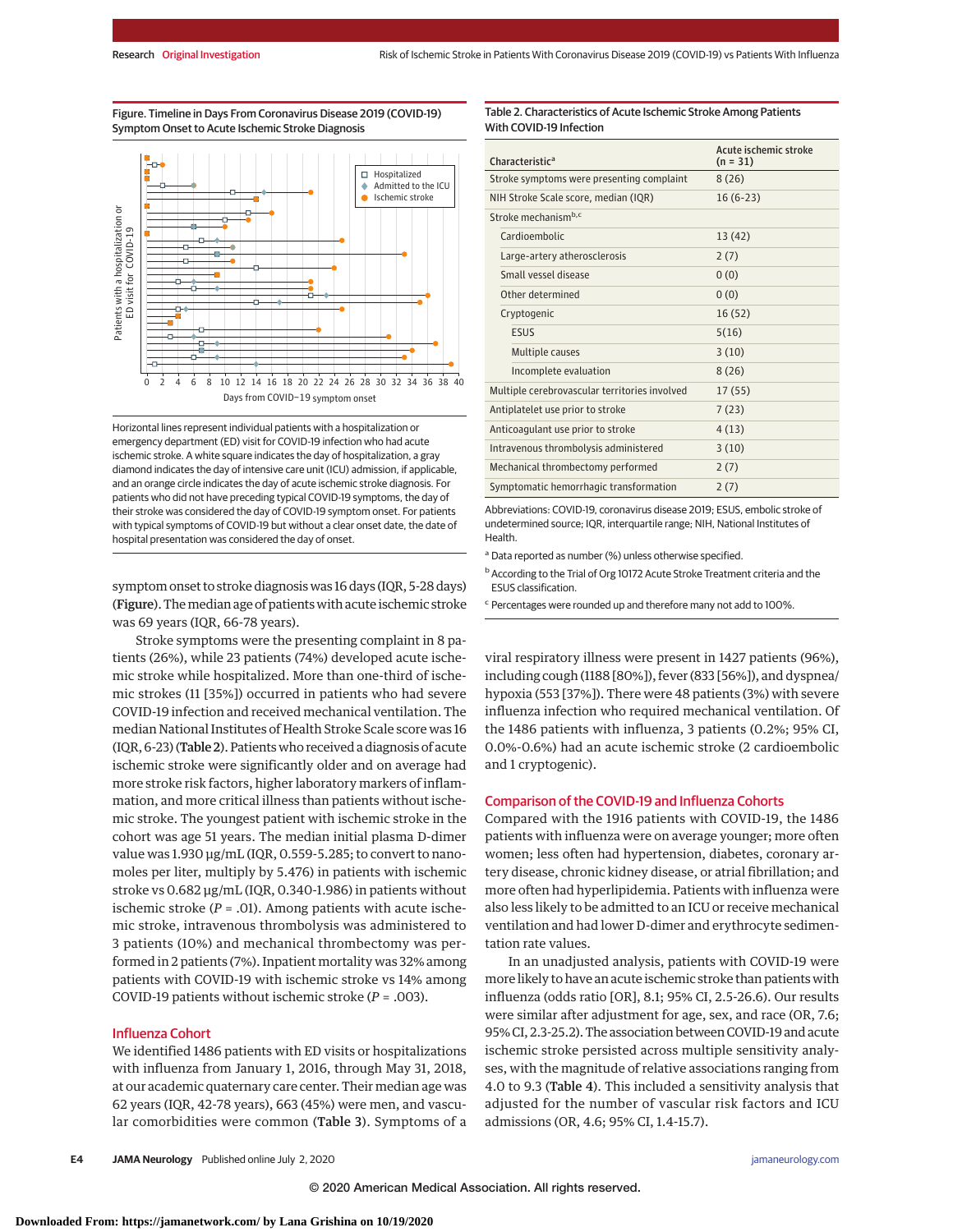## Table 3. Characteristics of Patients With COVID-19 Infection vs Patients With Influenza Infection

|                                                | No. (%)                    |                            |
|------------------------------------------------|----------------------------|----------------------------|
| Characteristic <sup>a</sup>                    | COVID-19<br>$(n = 1916)$   | Influenza<br>$(n = 1486)$  |
| Demographic                                    |                            |                            |
| Age, median (IQR), y                           | $64(51-76)$                | $62(42-78)$                |
| Men                                            | 1101 (57)                  | 663 (45)                   |
| Race <sup>b</sup>                              |                            |                            |
| White                                          | 546 (29)                   | 631 (42)                   |
| <b>Black</b>                                   | 246(13)                    | 214(14)                    |
| Asian                                          | 256(13)                    | 139(9)                     |
| Other/unknown                                  | 868 (46)                   | 502 (34)                   |
| Hispanic ethnicity                             | 369 (19)                   | 270 (23)                   |
| Vascular risk factors                          |                            |                            |
| Body mass index,<br>median $(IQR)^c$           | 28 (24-32)                 | 26 (23-30)                 |
| Hypertension                                   | 1188 (62)                  | 487 (33)                   |
| <b>Diabetes</b>                                | 829 (43)                   | 396 (27)                   |
| Hyperlipidemia                                 | 593 (31)                   | 539 (36)                   |
| Atrial fibrillation                            | 310(16)                    | 125(8)                     |
| Chronic kidney disease                         | 308(16)                    | 168(11)                    |
| Coronary artery disease                        | 495 (26)                   | 125(8)                     |
| COPD                                           | 185 (10)                   | 168 (11)                   |
| Clinical characteristics                       |                            |                            |
| ICU admission                                  | 474 (25)                   | 96(6)                      |
| Mechanical ventilation                         | 330(17)                    | 48 (3)                     |
| Prone positioning                              | 246 (13)                   | 2(0)                       |
| Laboratory data, median (IQR)                  |                            |                            |
| Initial D-dimer, µg/mL                         | 0.687<br>$(0.342 - 2.031)$ | 0.402<br>$(0.270 - 0.778)$ |
| Initial ESR, mm/h                              | 71 (45-99)                 | $41(21-65)$                |
| Initial WBC count, µL                          | 7000 (5000-9800)           | 6700 (4900-9000)           |
| Initial platelet count,<br>$\times 10^3/\mu L$ | 208 (161-274)              | 179 (141-222)              |
| Initial troponin I, ng/mL                      | $0.03(0.03-0.06)$          | $0.03(0.02-0.05)$          |

Abbreviations: COPD, chronic obstructive pulmonary disease; COVID-19, coronavirus disease 2019; ICU, intensive care unit;

IQR, interquartile range; ESR, erythrocyte sedimentation rate; WBC, white blood cell.

SI conversion factors: To convert D-dimer to nmol/L, multiply by 5.476; platelet count to ×10<sup>9</sup>/L, multiply by 1; troponin I to μg/L, multiply by 1; WBC to ×10<sup>9</sup>/L, multiply by 0.001.

- <sup>a</sup> Data reported as number (%) for categorical variables and median (IQR) for continuous variables.
- b Percentages were rounded up and therefore many not add to 100%.
- <sup>c</sup> Calculated as weight in kilograms divided by height in meters squared.

## **Discussion**

Among 1916 patients with ED visits or hospitalizations with COVID-19 infection at 2 major hospitals in New York City, the rate of acute ischemic stroke was higher than the rate identified among patients who visited the ED or were hospitalized with influenza infection. Our results were consistent across multiple sensitivity analyses, including analyses that adjusted for the number of vascular risk factors and ICU admission status, a surrogate for severity of illness. Furthermore, we

#### Table 4. Logistic Regression Models Comparing the Odds of Acute Ischemic Stroke Among Patients With COVID-19 Infection vs Patients With Influenza Infection

| <b>Analysis</b>                                                                                         | Odds ratio<br>(95% CI) |
|---------------------------------------------------------------------------------------------------------|------------------------|
| Primary analyses <sup>a</sup>                                                                           |                        |
| Unadjusted                                                                                              | $8.1(2.5-26.6)$        |
| Adjusted for age, sex, and race                                                                         | $7.6(2.3-25.2)$        |
| Sensitivity analyses                                                                                    |                        |
| Primary model also adjusting for vascular risk factors <sup>b</sup>                                     | $6.2(1.9-20.5)$        |
| Primary model also adjusting for vascular risk factors<br>and $ICU$ admission <sup><math>c</math></sup> | $4.6(1.4-15.7)$        |
| Patients with viral syndrome symptoms <sup>d</sup>                                                      | $7.0(2.1-23.4)$        |
| Patients with COVID-19 infection presenting from<br>April 4, 2020, to May 2, 2020 <sup>e</sup>          | $8.3(2.4-28.5)$        |
| Patients admitted to the hospital <sup>f</sup>                                                          | $5.6(1.7-18.7)$        |
| Patients admitted to the hospital with viral<br>syndrome symptoms <sup>9</sup>                          | $4.0(1.2-13.7)$        |
| Patients treated at the quaternary care center <sup>h</sup>                                             | $9.3(2.8-30.8)$        |

Abbreviations: COVID-19, coronavirus disease 2019; ICU, intensive care unit.

<sup>a</sup> Data represent odds ratios (95% CI) with the reference group being patients with emergency department visits or hospitalizations with influenza.

**b** Analysis adjusted for age, sex, race, and the number of vascular risk factors present.

- $c$  Analysis adjusted for age, sex, race, the number of vascular risk factors present, and whether the patient was admitted to an ICU.
- <sup>d</sup> Analysis limited to 1752 patients with COVID-19 and 1427 patients with influenza who had symptoms of a viral respiratory illness, such as fever, cough, dyspnea/hypoxia, or nasal congestion; adjusted for age, sex, and race.
- <sup>e</sup> Analysis limited to 998 patients with COVID-19 who had an emergency department visit or hospitalization after April 4, 2020, when all patients presenting to the emergency department or hospital were tested for COVID-19 infection regardless of symptoms; adjusted for age, sex, and race.
- <sup>f</sup> Analysis limited to 1683 patients with COVID-19 and 815 patients with influenza who were hospitalized (excludes patients with emergency department treat-and-release visits); adjusted for age, sex, and race.
- <sup>g</sup> Analysis limited to 1531 patients with COVID-19 and 759 patients with influenza who were hospitalized (excludes patients with emergency department treat-and-release visits) and had symptoms of a viral respiratory illness; adjusted for age, sex, and race.
- h Analysis limited to patients with emergency department visits or hospitalizations for COVID-19 (n = 1497) or influenza (n = 1486) at our academic quaternary care center; adjusted for age, sex, and race.

found that patients with COVID-19 infection who experienced an ischemic stroke were considerably more likely to die than patients with COVID-19 infection who did not experience an ischemic stroke.

Our understanding of the neurological complications of COVID-19 infection is limited. Among 214 patients hospitalized with COVID-19 infection in Wuhan, China, 3% had a stroke.<sup>7</sup> Among 13 patients with COVID-19 infection who underwent brain MRI in France, 23% had an ischemic stroke.<sup>6</sup> More recently, investigators found that among 3556 patients hospitalized with COVID-19 in New York City, 0.9% had an ischemic stroke.8 Among the 1916 patients in this study with ED visits or hospitalizations with COVID-19 infection, 1.6% received a diagnosis of ischemic stroke. The rate of ischemic stroke among patients hospitalized with COVID-19 in this study was 1.8%, which is similar to that observed in the Wuhan cohort but higher than that observed in the study by Yaghi et al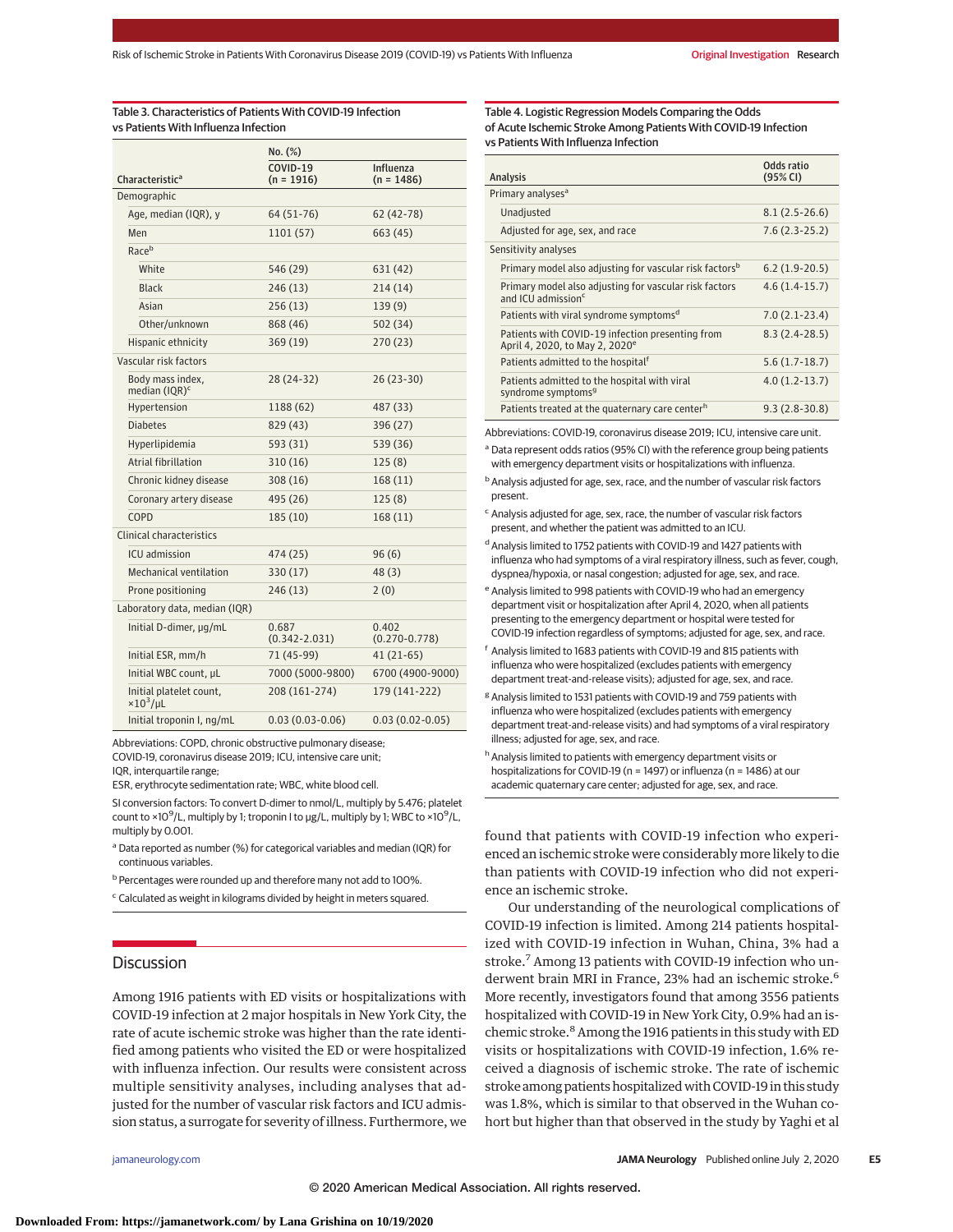in New York City.7,8 Discrepancies in the rate of stroke may be explained by several factors. First, the method of stroke ascertainment varied across studies, and thus some patients with ischemic stroke may have been missed. Second, many hospitalized patients with COVID-19 infection are severely ill, which makes acquiring brain imaging challenging and at times impractical; as a consequence, the threshold to obtain brain imaging may have varied between institutions. Third, the demographic composition of patients included in these cohorts varied, and data suggest that races of color appear to be at heightened risk for severe disease.<sup>17</sup>

This systematic investigation expands our understanding of the characteristics, mechanisms, and short-term outcomes of acute ischemic stroke in patientswith COVID-19 infection.We found that most ischemic strokes occurred in older age groups, those with traditional stroke risk factors, and people of color. We also noted that initial plasma D-dimer levels were nearly 3-foldhigher in thosewho received adiagnosisof ischemic stroke than in those who did not. In-hospital strokes accounted for nearly three-quarters of all strokes, and more than one-third occurred in those treated with mechanical ventilation.

Our findings suggest that patients with COVID-19 infection may be at a greater risk of ischemic stroke than patients with influenza infection. There are several possible explanations for this finding. First, it has been established that acute viral infections, including influenza, act as triggers that increase the short-term risk of ischemic stroke and other arterial thrombotic events, such as myocardial infarction.<sup>9,18,19</sup> Implicated mechanisms include inflammation, prothrombotic coagulopathy, and endothelial injury.19,20 COVID-19 infection in particular is associated with a vigorous inflammatory response accompanied by coagulopathy, with elevated D-dimer levels and the frequent presence of antiphospholipid antibodies, which may explain the high prevalence of thromboses seen in these patients.<sup>2,3,21,22</sup> Second, patients with COVID-19 infection are at heightened risk for medical complications, such as atrial arrhythmias, myocardial infarction, heart failure, myocarditis, and venous thromboses, all of which likely contribute to the risk of ischemic stroke.<sup>23-26</sup> Additionally, COVID-19 infection may on average result in a more severe respiratory syndrome than influenza infection, and this greater severity of illness may in part account for the greater rate of stroke seen in patients with COVID-19, especially regarding its associations with the cardiovascular and coagulation systems. Third, baseline stroke risk factors, such as hypertension, diabetes, and coronary artery disease, were more common in the cohort of patients with COVID-19 than in patients with influenza; however, even when adjusting for the number of vascular risk factors, we identified a higher risk of ischemic stroke with Covid-19 vs with influenza. How these and other unidentified factors unique to COVID-19may play a role in the excess risk of stroke beyond the risk observed with other viral infections requires further investigation. Alternatively, the observed differences may reflect differences in testing for COVID-19 infection vs influenza infection, thresholds for hospital admission for these illnesses, and differences in clinical stroke diagnosis and imaging practices in patients with these 2 viruses.

#### Limitations

Our study has several limitations. First, we may have underestimated the true rate of ischemic stroke in patients hospitalized with COVID-19 infection because these patients are sometimes too unstable to undergo brain imaging. In addition, some patients with undiagnosed COVID-19 and strokemay have died before reaching the hospital. Conversely, the recent surge in COVID-19 in New York City could have affected the threshold for visiting the ED or hospitalization and therefore it is possible that patients who sought emergency care with COVID-19 in our cohort had more severe illness than patients who sought emergency care with influenza in past years. The increased risk of stroke in COVID-19 infection may thus reflect a greater severity of underlying illness. Second, although the findings from the sensitivity analysis restricted to hospitalized patients mirrored that of the primary analysis, we were unable to account for patients who had ED treat-and-release visits for COVID-19 or influenza and then were hospitalized for ischemic stroke at a different institution. Third, our study involved 2hospitals and thus our resultsmaynot be generalizable to other settings. In particular, we were unable to estimate the population-level incidence of ischemic stroke among patients infected with SARS-CoV-2 and compare this incidence to the general population. Fourth, the testing criteria for COVID-19 and influenza likely differed and this could have affected the estimated rates of stroke within groups. Additionally, our institution's testing criteria for COVID-19 changed during the study period based on the availability of testing materials, guidance from governmental health organizations, and the recognition of a broader spectrum of clinical presentations.

## **Conclusions**

The proportion of patients with ED visits and hospitalizations with COVID-19 who had an acute ischemic stroke was higher than the proportion seen in patients who visited the ED or were hospitalized with influenza. These findings suggest that clinicians should be vigilant for symptoms and signs of acute ischemic stroke in patients with COVID-19 so that time-sensitive interventions, such as thrombolysis and thrombectomy, can be instituted if possible to reduce the burden of long-term disability. In the meantime, further elucidation of thrombotic mechanisms in patients with COVID-19 may yield better strategies to prevent disabling thrombotic complications like ischemic stroke.

#### ARTICLE INFORMATION

**Accepted for Publication:** June 18, 2020. **Published Online:** July 2, 2020. doi[:10.1001/jamaneurol.2020.2730](https://jamanetwork.com/journals/jama/fullarticle/10.1001/jamaneurol.2020.2730?utm_campaign=articlePDF%26utm_medium=articlePDFlink%26utm_source=articlePDF%26utm_content=jamaneurol.2020.2730)

**Author Affiliations:** Clinical and Translational Neuroscience Unit, Feil Family Brain and Mind Research Institute and Department of Neurology, Weill Cornell Medicine, New York, New York (Merkler, Parikh, Mir, Gupta, Kamel, Bruce, Kahan,

Lansdale, LeMoss, Murthy, Fink, Iadecola, Segal, Zhang, Navi); Department of Radiology, Weill Cornell Medicine, New York, New York (Gupta, Lin, Lantos); Deputy Editor, JAMA Neurology (Kamel); Division of Pulmonary and Critical Care Medicine,